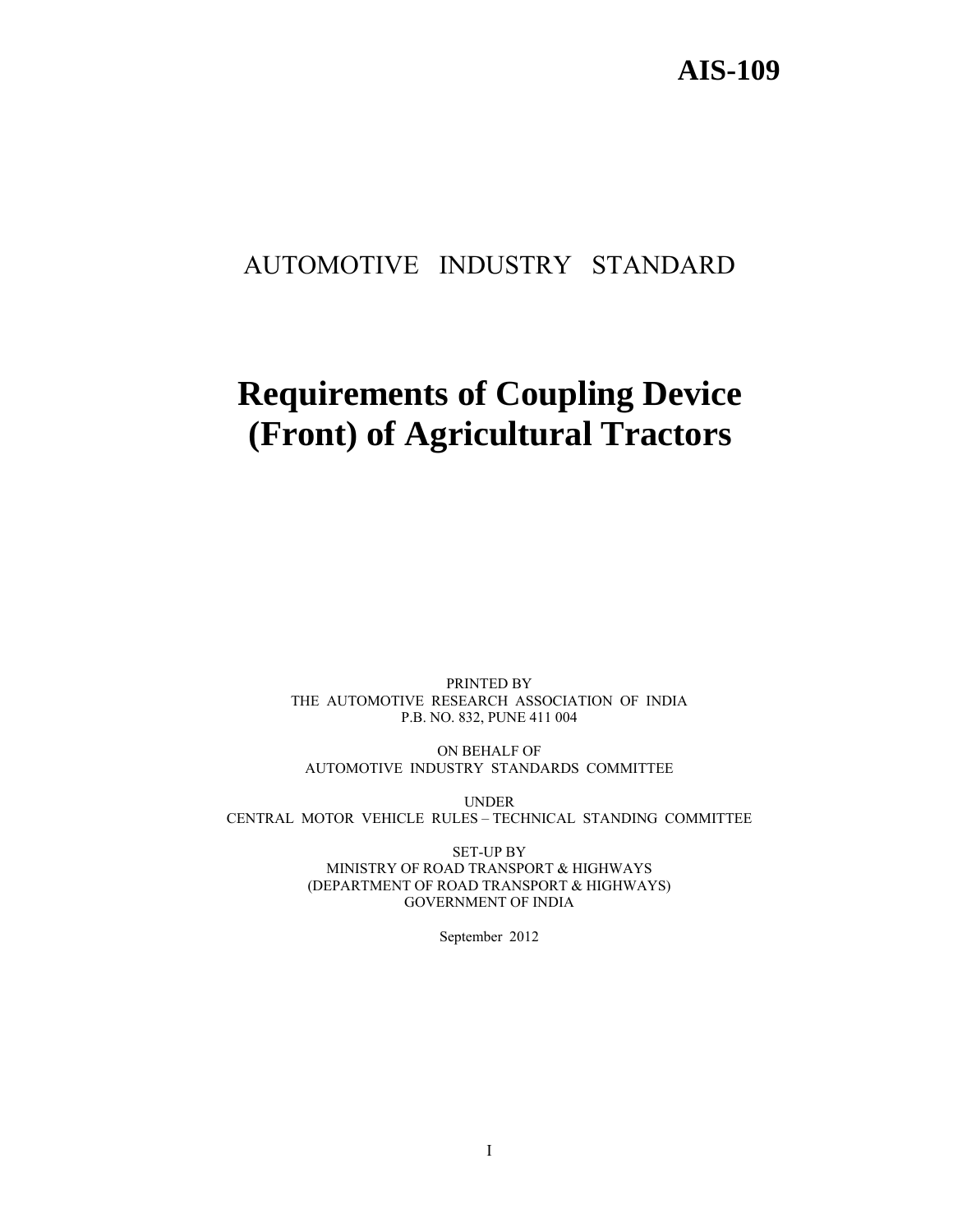## **Status chart of the Standard to be used by the purchaser for updating the record**

| Sr.<br>No. | Corrigen<br>da. | Amend-<br>ment | <b>Revision</b> | <b>Date</b> | <b>Remark</b> | Misc. |
|------------|-----------------|----------------|-----------------|-------------|---------------|-------|
|            |                 |                |                 |             |               |       |
|            |                 |                |                 |             |               |       |
|            |                 |                |                 |             |               |       |
|            |                 |                |                 |             |               |       |
|            |                 |                |                 |             |               |       |
|            |                 |                |                 |             |               |       |
|            |                 |                |                 |             |               |       |

**General Remarks:**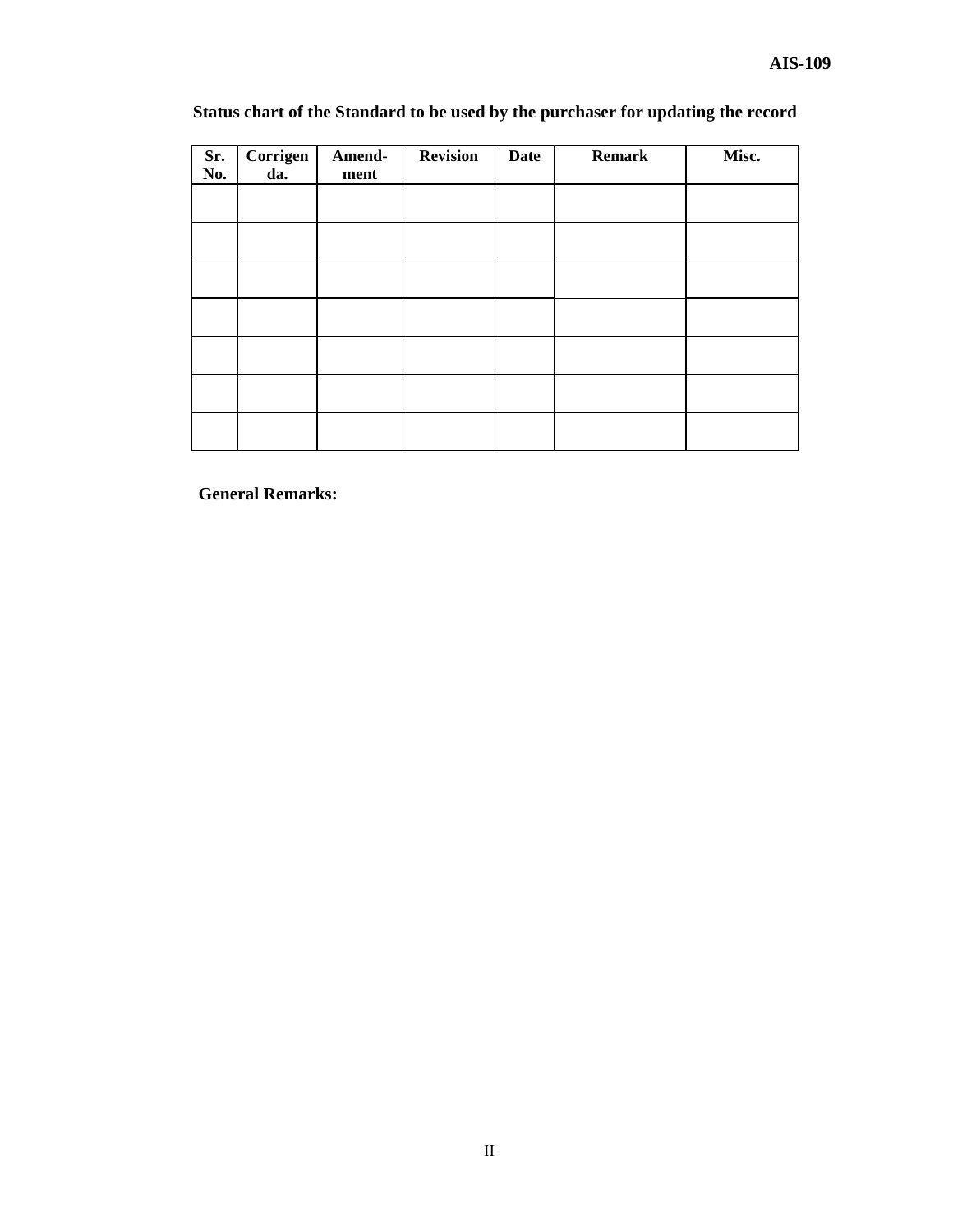#### **INTRODUCTION**

The Government of India felt the need for a permanent agency to expedite the publication of standards and development of test facilities in parallel when the work on the preparation of the standards is going on, as the development of improved safety critical parts can be undertaken only after the publication of the standard and commissioning of test facilities. To this end, the erstwhile Ministry of Surface Transport (MOST) vide order No. RT-11028/11/97-MVL dated September 15, 1997. The standard prepared by AISC will be approved by the permanent CMVR Technical Standing Committee (CTSC). After approval, the Automotive Research Association of India,(ARAI), Pune , being the Secretariat of the AIS Committee, has published this standard . For better dissemination of this information ARAI may publish this document on their Web site.

Front coupling devices are used for attaching connection such as a tow-bar or a tow-rope for towing purpose. This standard specifies various dimensions and fitment position of front coupling device.

While formulating this standard considerable assistance has been derived from the European Council Directive

| <b>EEC</b> Directive     | on the approximation of the laws of the member states      |
|--------------------------|------------------------------------------------------------|
| 79 / 533 / EEC (Annex I) | relating to the coupling device and the reverse of wheeled |
| as amended by            | agricultural or forestry tractors.                         |
| commission Directive     |                                                            |
| 1999/58/EC               |                                                            |
|                          |                                                            |

The AISC panel and the Automotive Industry Standard Committee (AISC) responsible for preparation of this standard is given in Annex A and B respectively.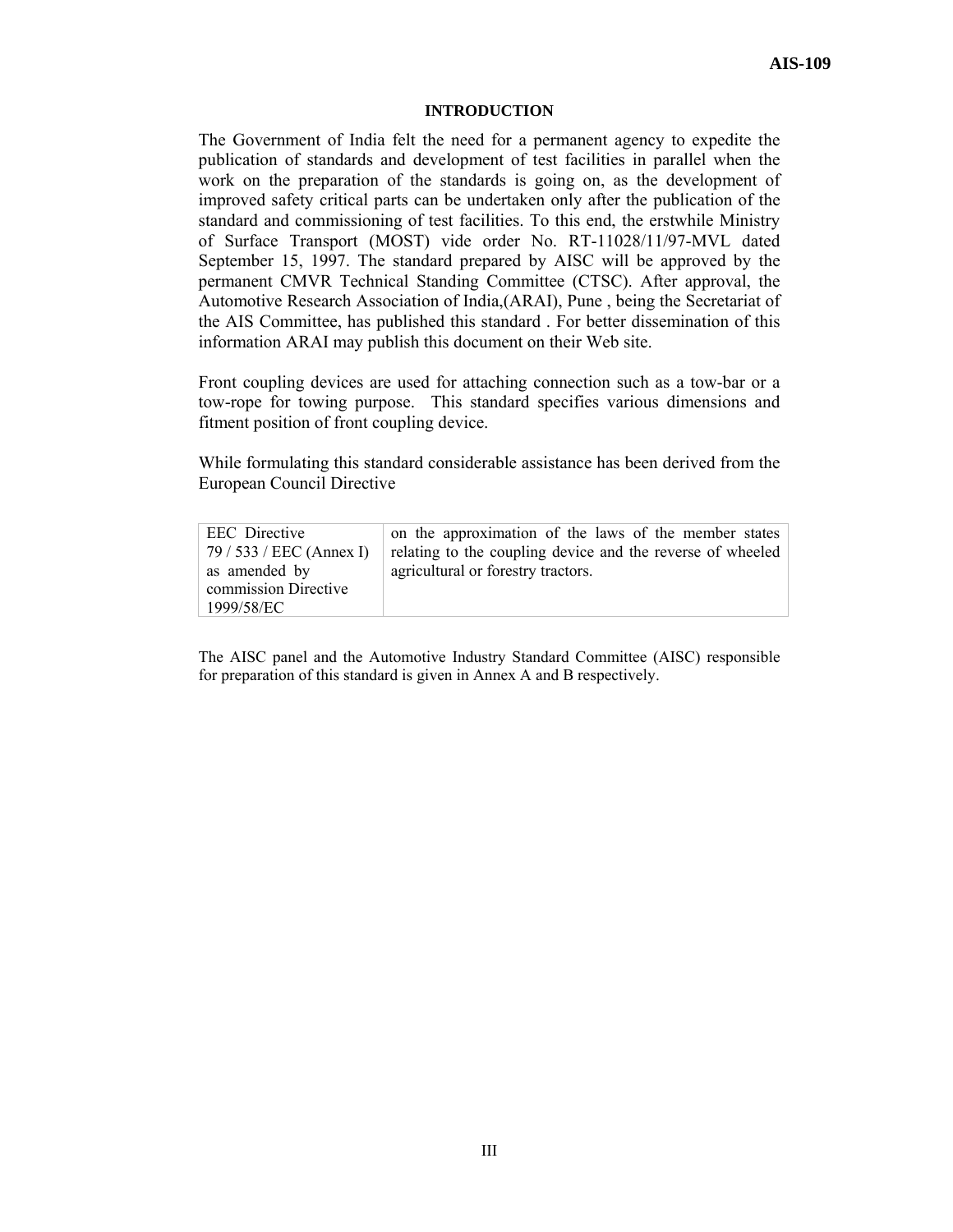| Paragraph<br>No.       | <b>Contents</b>                                                      | Page<br>No. |
|------------------------|----------------------------------------------------------------------|-------------|
| 1.                     | Scope                                                                | 1/4         |
| 2.                     | <b>Definition</b>                                                    | 1/4         |
| 3.                     | Coupling device                                                      |             |
| <b>List of Annexes</b> |                                                                      |             |
| Annex A                | Composition of AISC panel on AIS on Agricultural Tractor<br>subjects | 3/4         |
| Annex B                | Committee composition Automotive Industry Standards Committee        | 4/4         |

## **Requirements of Coupling Device (Front) of Agricultural Tractors**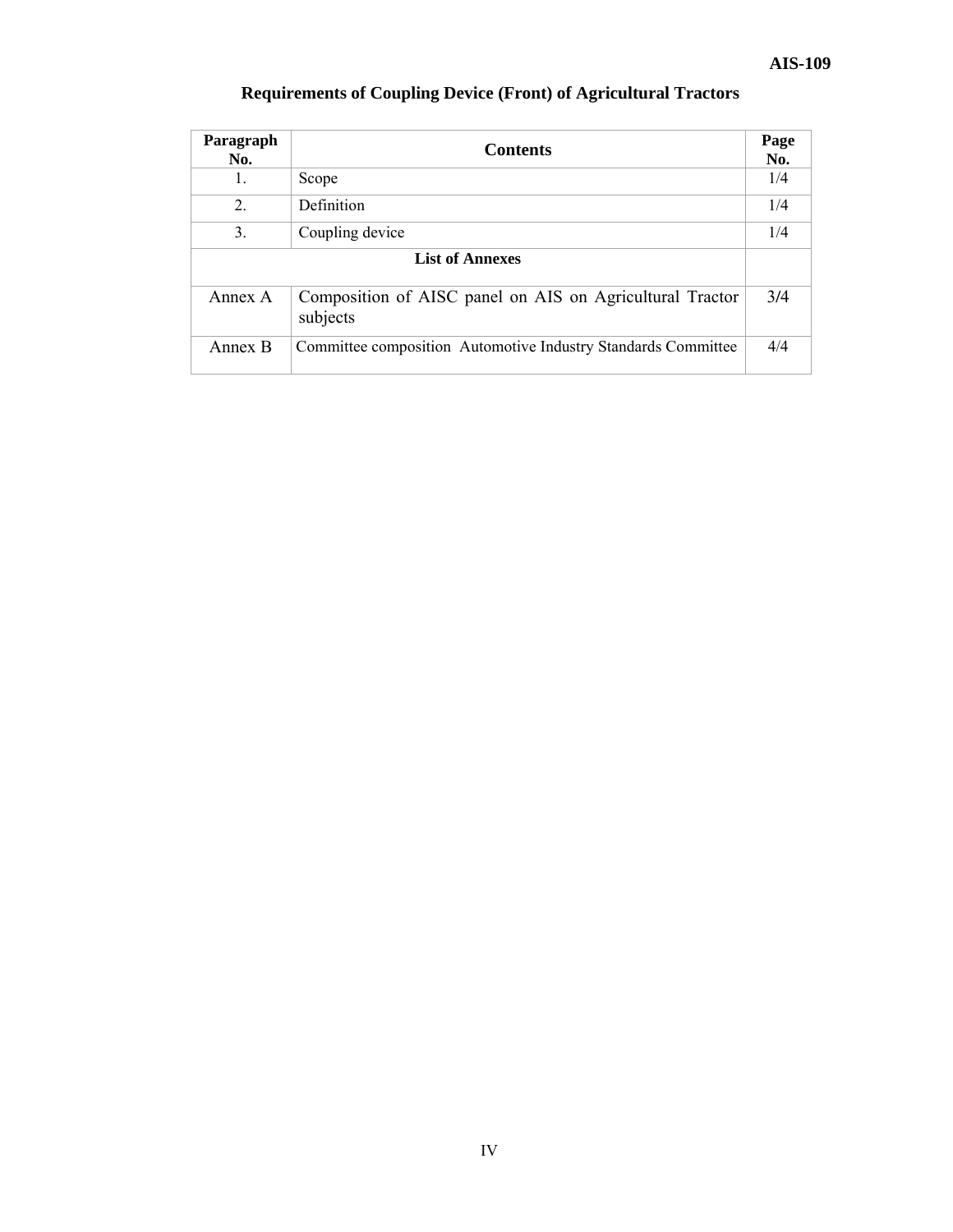### **Requirements of Coupling Device (Front) for Agricultural Tractors**

#### **1.0 SCOPE**

This standard lays down requirements of coupling device (front) for agricultural tractors.

#### **2.0 DEFINITION**

**Agricultural Tractor:** As defined in AIS-053 : Automotive Vehicles - Types - Terminology.

#### **3.0 COUPLING DEVICE**

#### 3.1 **Number**

Every tractor shall have a special device to which it shall be possible to attach a connection such as a tow-bar or a tow-rope for towing purposes.

#### 3.2 **Position**

The device shall be fitted to the front of the tractor preferably at the centre, which shall be equipped with a coupling pin.

#### 3.3 **Design**

The device shall be of the slotted-jaw type. The opening at the centre of the locking pin shall be  $60 + 0.5/- 1.5$  mm and the depth of the jaw measured from the centre of the pin shall be  $62 \pm 0.5$  mm.

The coupling pin shall have a diameter of  $30 + 1.5$  mm and be fitted with a device preventing it from leaving its seating during use. The securing device shall be non-detachable.

The tolerance of  $+1.5$  referred to above shall not be regarded as a manufacturing tolerance but as a permissible variation in nominal dimensions for pins of different designs.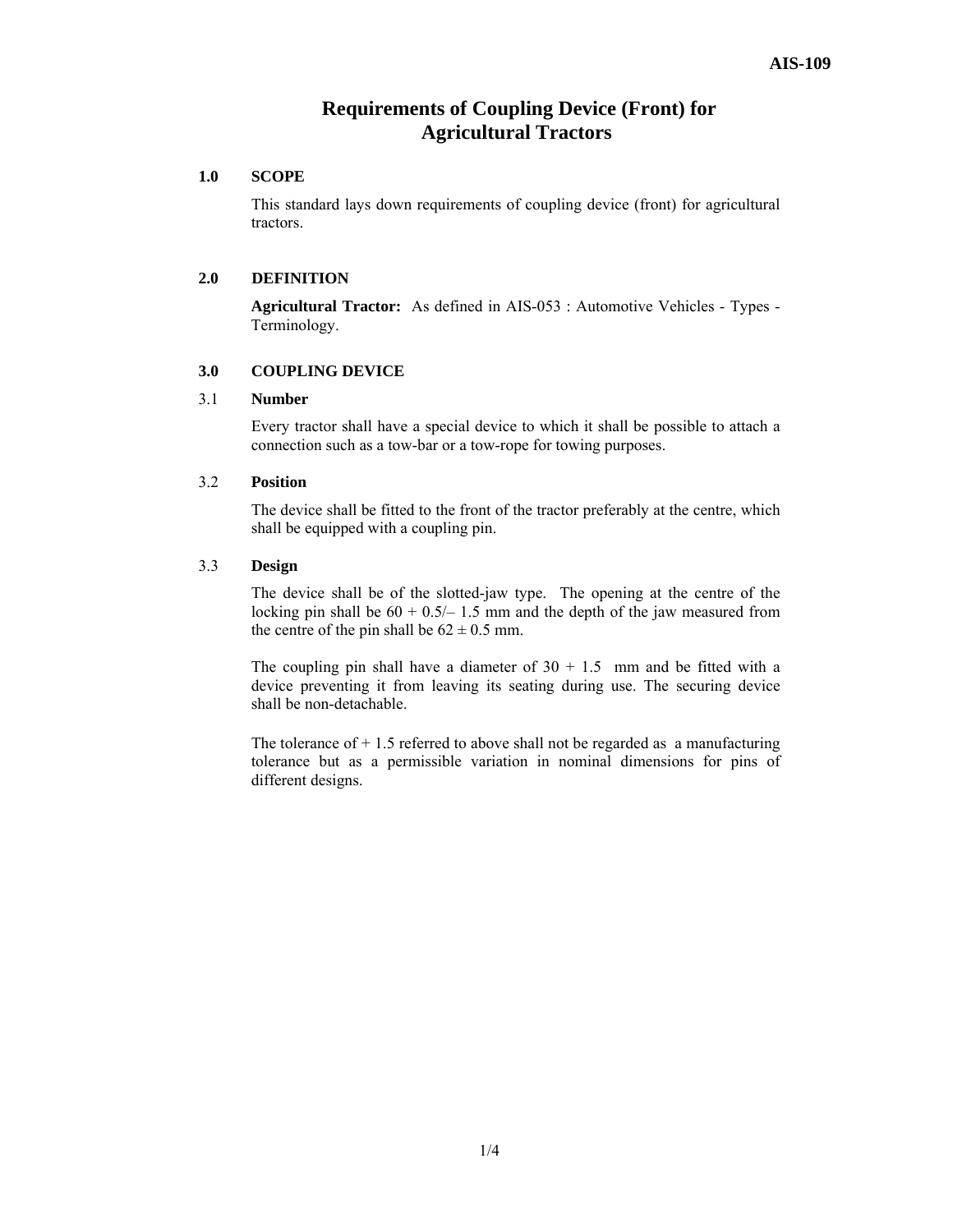## The figure given below is an example



 **Coupling Device (Front)**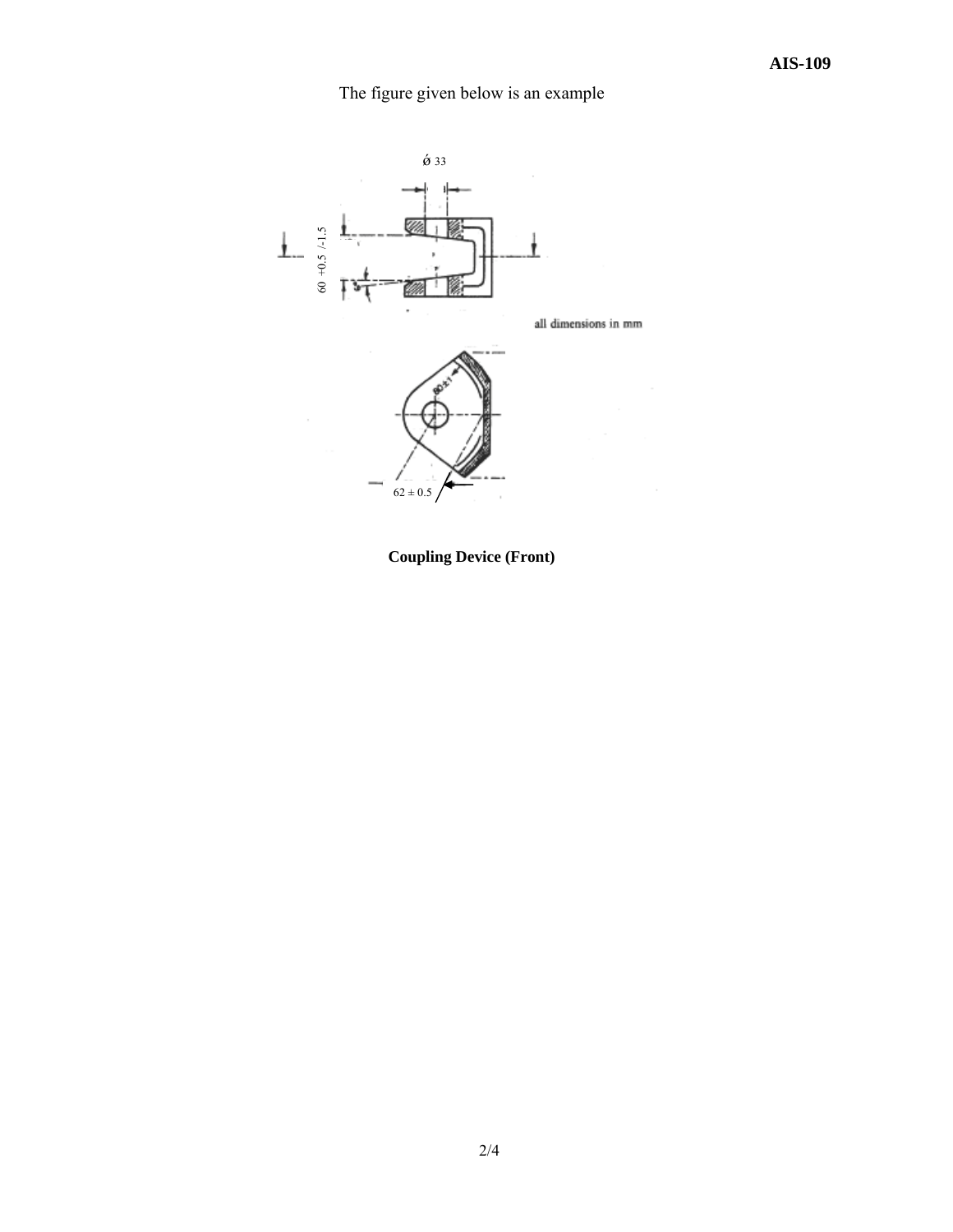#### **ANNEX A**

#### (See Introduction)

#### **COMPOSITION OF AISC PANEL ON AIS ON AGRICULTURAL TRACTOR SUBJECTS\***

| <b>Convener</b>                |                                                                     |
|--------------------------------|---------------------------------------------------------------------|
| Mr. T.C. Gopalan,              | Tractor Manufacturers Association (TMA)                             |
| <b>Members</b>                 | <b>Representing</b>                                                 |
| Mr. A. V. Mannikar,            | The Automotive Research Association of India (ARAI)                 |
| Mr. A. A. Badusha,             | The Automotive Research Association of India (ARAI)                 |
| Mr. V. V. Shinde,              | The Automotive Research Association of India (ARAI)                 |
| Mr. D. P. Saste                | Central Institute of Road Transport (CIRT)                          |
| Representative from            | International Centre for Automotive Technology (ICAT)               |
| Representative from            | Vehicle Research and Development Establishment (VRDE)               |
| Representative from            | Central Farm Machinery Training & Testing Institute (CFMTTI)        |
| Dr. N. Karuppaiah              | National Automotive Testing and R&D Infrastructure Project (NATRIP) |
| Mr. K. N. D. N.<br>Nambudripad | Automotive Component Manufacturers Association of India             |
| Shri K. Rajeswar               | Mahindra & Mahindra Ltd. (TMA)                                      |
| Shri Philip Koshy              | John Deere Equipment Pvt. Ltd                                       |
| Shri Manu Singh                | International Tractor Ltd.                                          |
| Shri S. Lakshmipathy           | Tractor and Farm Equipment Ltd.                                     |
| Shri R. M. Kanitkar            | Force Motors Ltd.                                                   |
| Shri V. K. Taneja              | New Holland Tractors Ltd.                                           |
| Shri Mohit Kumar               | Escorts Ltd.                                                        |
| Shri K. K. Gandhi              | Society of Indian Automobile Manufacturers (SIAM)                   |
| Mr. T. V. Singh                | Bureau of Indian Standards (BIS)                                    |
| Shri K. C. S Bisht             | Bureau of Indian Standards (BIS)                                    |

\* At the time of approval of this Automotive Industry Standard (AIS)